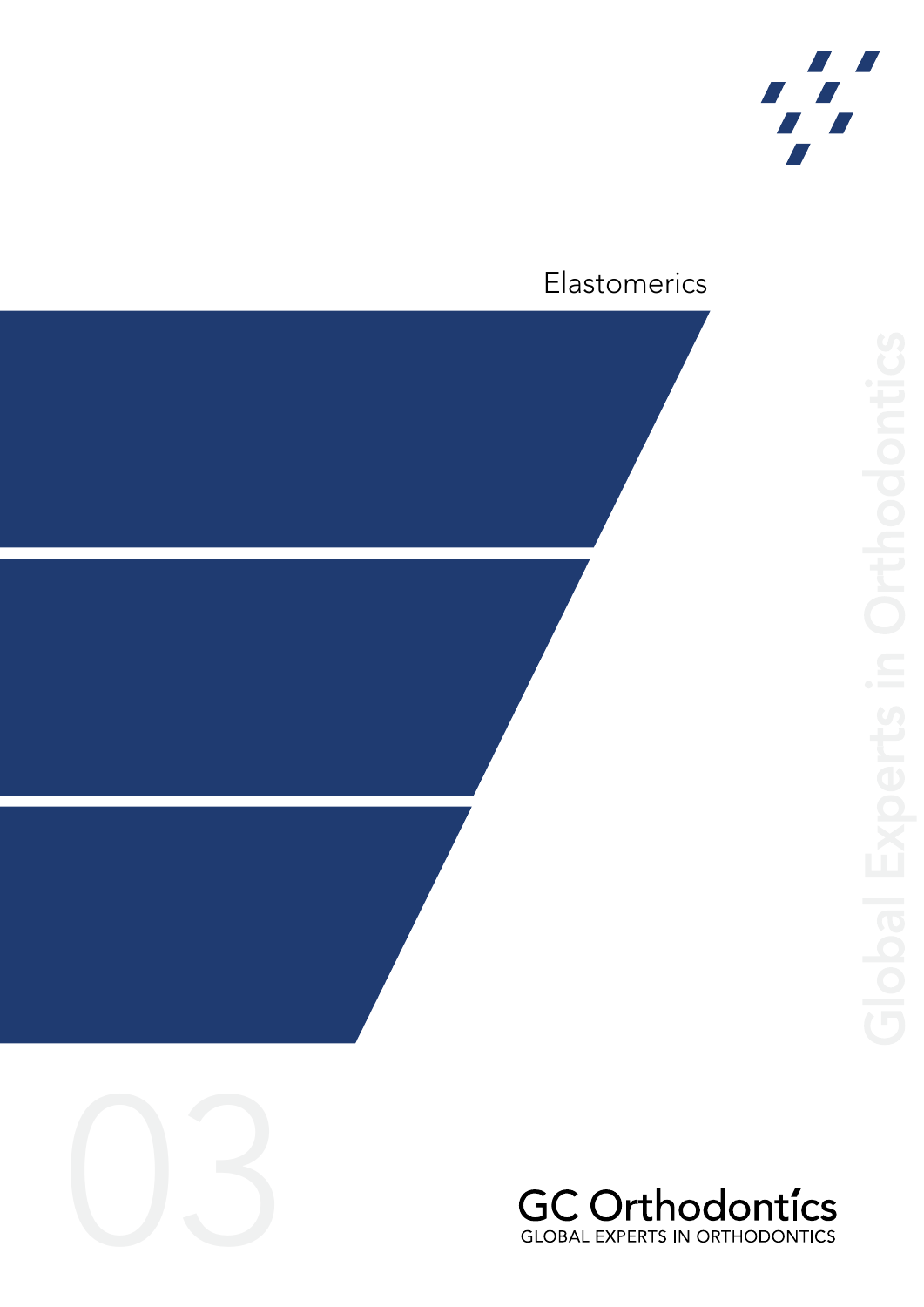# Elastomerics Summary

| Elastomeric color chains                    | 143 |
|---------------------------------------------|-----|
| Orchestra Intra and extra-oral Elastics     | 144 |
| Japanese elastomeric chain "GC Ortho Chain" | 145 |
| <b>GC Ties elastomeric ligatures</b>        | 145 |
| Separators                                  | 146 |
| Hollow or solid elastomeric wires           | 146 |
| Archwire protection sleeves                 | 147 |

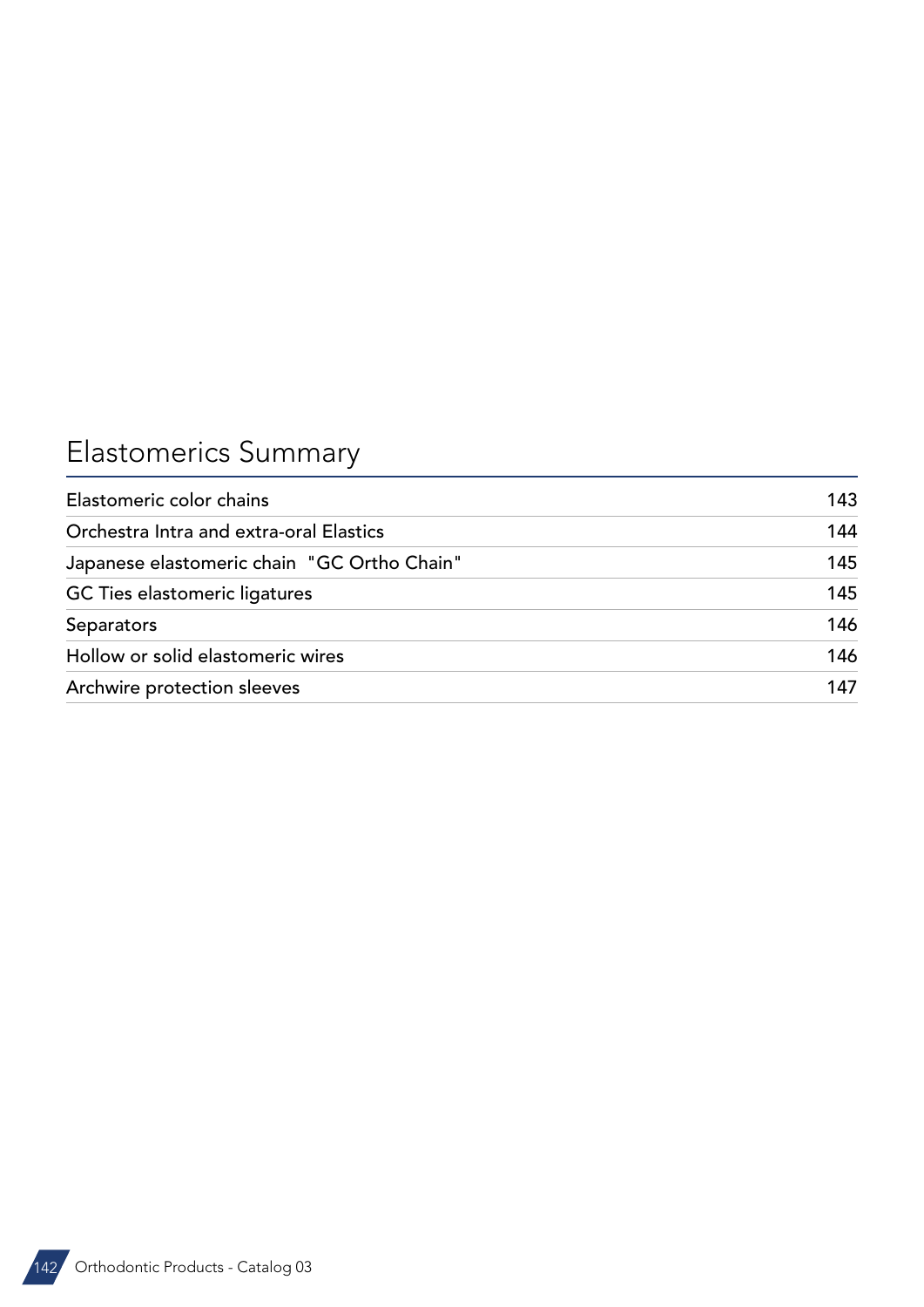### <span id="page-2-0"></span>Elastomeric color chains

Available in a wide range of colors that remain stable in time, our color chains long or short – are sold in 4.5 m spools.

| Color           | Short        | Long         |
|-----------------|--------------|--------------|
| Silver          | 88-1001-0000 | 88-3001-0000 |
| Pearl           | 88-1002-0000 |              |
| Clear           | 88-1003-0000 | 88-3003-0000 |
| Blue            | 88-1004-0000 | 88-3004-0000 |
| Red             | 88-1005-0000 |              |
| Green           | 88-1006-0000 | 88-3006-0000 |
| Black           | 88-1007-0000 | 88-3007-0000 |
| White           | 88-1008-0000 |              |
| Pink            | 88-1009-0000 |              |
| Metallic Purple | 88-1010-0000 |              |
| Metallic Blue   | 88-1011-0000 |              |
| Metallic Red    | 88-1012-0000 |              |
| Lavender        | 88-1013-0000 | 88-3013-0000 |
| Fuchsia         | 88-1014-0000 |              |
| Yellow          | 88-1015-0000 |              |
| Orange          | 88-1016-0000 | 88-3016-0000 |
| Navy Blue       | 88-1017-0000 |              |
| Light Blue      | 88-1018-0000 | 88-3018-0000 |
| Maroon          | 88-1019-0000 |              |
| Grey            | 88-1020-0000 | 88-3020-0000 |
| Glow Blue       | 88-1021-0000 |              |
| Metallic Gold   | 88-1022-0000 | 88-3022-0000 |





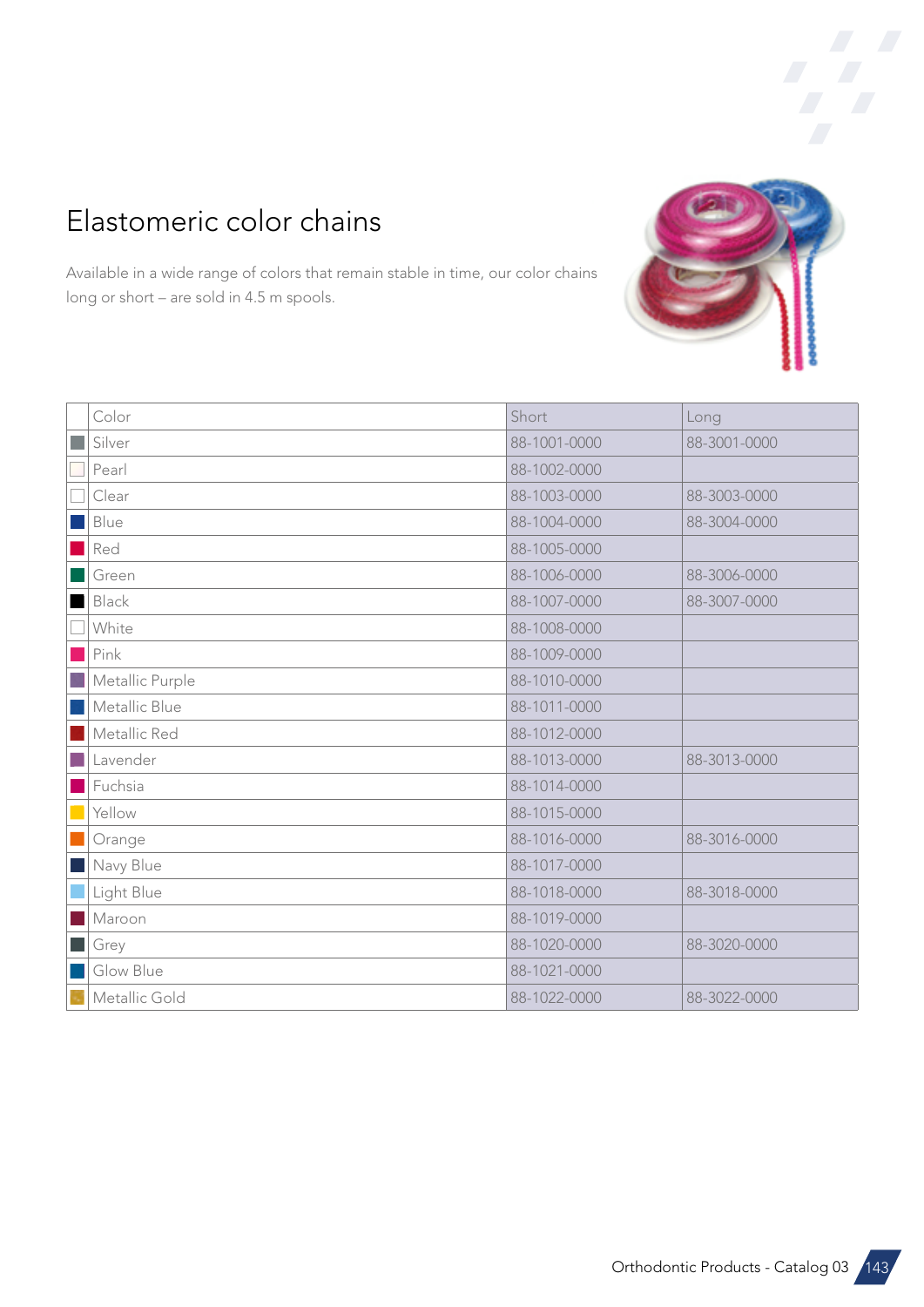

### <span id="page-3-0"></span>Orchestra Intra and extra-oral Elastics

Our range of intra and extra oral elastics is made from the highest quality medical-grade latex.

The stated force corresponds to the force the elastic exerts when stretched up to 3 times its original diameter. Bags of 100 intra-oral elastics, 25 bags per box. Bags of 50 extra-oral elastics, 25 bags per box. P/N in white in the table are latex-free elastics.

|                                 |                            |                                         |                                             | EXTRA-ORAL                  |
|---------------------------------|----------------------------|-----------------------------------------|---------------------------------------------|-----------------------------|
| Force<br>Size                   | 2.5 oz<br>$(70, 88$ g)     | 4.0oz<br>(113, 40)                      | 6.0 oz<br>(170, 10g)                        | $8,5$ oz<br>(240, 98g)      |
| 3 mm (1/8")                     | 85-0321-0000<br>Harp       | 85-0331-0000<br>Xylophone               | 85-0341-0000<br>Tuba                        |                             |
| 4 mm (3/16")                    | 85-0421-0000<br>Tambourine | 85-0431-0000<br>Piano                   | 85-0441-0000<br>Trumpet                     | 85-0461-0000<br>Trombone    |
| 4 mm (3/16")<br>(latex free)    |                            | 85-0430-0000<br>Jazz (latex free)       | 85-0440-0000<br>Rock-n-Roll<br>(latex free) |                             |
| 6 mm $(1/4")$                   | 85-0621-0000<br>Oboe       | 85-0631-0000<br>Flute                   | 85-0641-0000<br>Baritone                    | 85-0661-0000<br>French Horn |
| $6$ mm $(1/4")$<br>(latex free) |                            | 85-0630-0000<br>Hip-Hop<br>(latex free) | 85-0640-0000<br>Classical<br>(latex free)   | -                           |
| 8 mm (5/16")                    | 85-0821-0000<br>Cello      | 85-0831-0000<br>Clarinet                | 85-0841-0000<br>Saxophone                   | 85-0861-0000<br>Guitar      |
| $10 \text{ mm} (3/8")$          | 85-1021-0000<br>Cymbals    | 85-1031-0000<br>Tympani                 |                                             | 85-1061-0000<br>Violin      |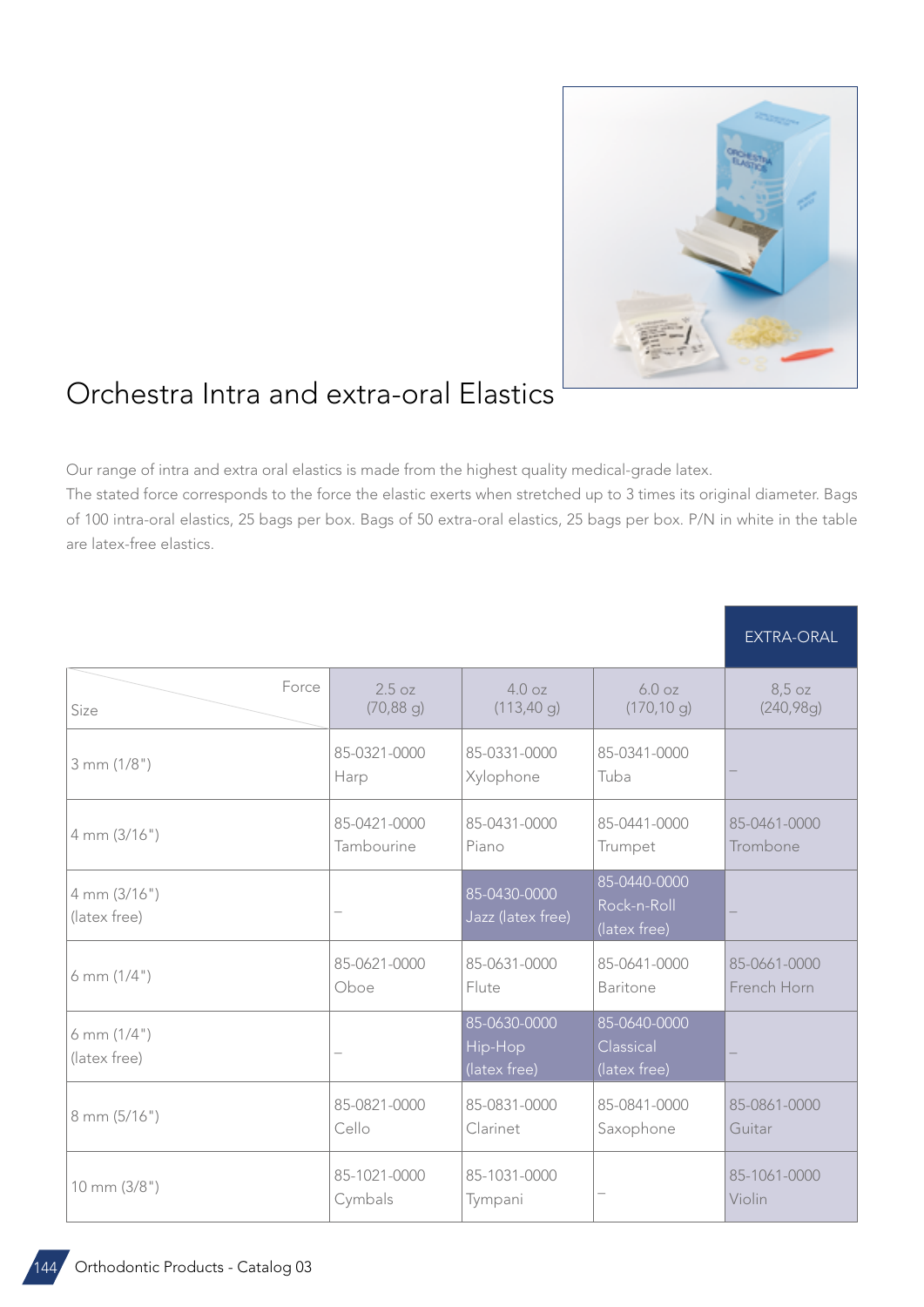#### <span id="page-4-0"></span>Japanese elastomeric chain "GC Ortho Chain"

Made from high-density and high-purity materials, this chain is precision-cut and intervals between links are strictly identical. All along its action, it exerts light and continuous forces, essential requirements for optimal tooth movements. Available in grey or clear. In 2m spools.

| Description                 | P/N          |
|-----------------------------|--------------|
| GC Ortho Chain Clear Short  | 86-1010-0000 |
| GC Ortho Chain Clear Medium | 86-1020-0000 |
| GC Ortho Chain Clear Long   | 86-1030-0000 |
| GC Ortho Chain Grey Short   | 86-2010-0000 |
| GC Ortho Chain Grey Medium  | 86-2020-0000 |
| GC Ortho Chain Grey Long    | 86-2030-0000 |



#### GC Ties elastomeric ligatures

Latex-free, GC Ties ligatures will allow an upper and lower archwires change with a single stick. The quality of the polyurethane enables these ligatures to recover 90 % of their initial shape after being stretched. Available in bags of 50 sticks, 20 ligatures per stick. Outer diameter: .120"

| Silver          | 87-1201-0000 | Lavender         | 87-1213-0000 |
|-----------------|--------------|------------------|--------------|
| Pearl           | 87-1202-0000 | Fuchsia          | 87-1214-0000 |
| Clear           | 87-1203-0000 | Yellow           | 87-1215-0000 |
| Blue            | 87-1204-0000 | Orange           | 87-1216-0000 |
| Red             | 87-1205-0000 | Navy Blue        | 87-1217-0000 |
| Green           | 87-1206-0000 | Light Blue       | 87-1218-0000 |
| <b>Black</b>    | 87-1207-0000 | Maroon           | 87-1219-0000 |
| White           | 87-1208-0000 | <b>Grey</b>      | 87-1220-0000 |
| Pink            | 87-1209-0000 | <b>Glow Blue</b> | 87-1221-0000 |
| Metallic Purple | 87-1210-0000 | Golden           | 87-1222-0000 |
| Metallic Blue   | 87-1211-0000 | Glow Clear       | 87-1223-0000 |
| Metallic Red    | 87-1212-0000 | Tooth            | 87-1224-0000 |

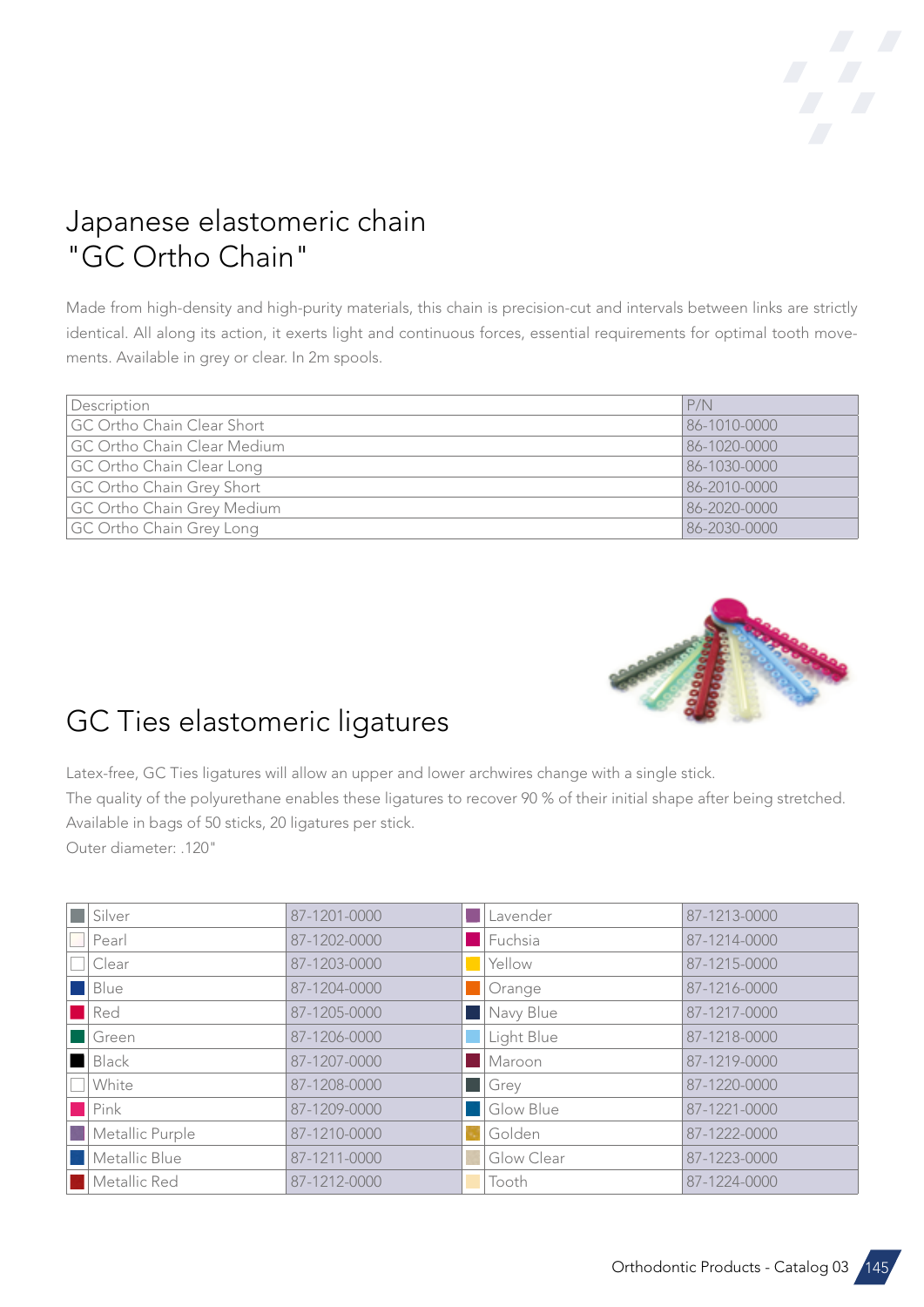

#### <span id="page-5-0"></span>Separators

Latex-free. Very strong, with a memory effect, these separators are ideal for creating spaces between molars. Sold by 1000.

| $\sim$<br>Description   | D/N                      |
|-------------------------|--------------------------|
| l radiopaque separators | 0000<br>$89 -$<br>$\sim$ |



#### Hollow or solid elastomeric wires

Our hollow or solid elastomeric wires are available in two sections: .025¨ and .030¨. 15m spools.

| Hollow wires:        | P/N          |
|----------------------|--------------|
| $\vert .025$ " Grey  | 89-4325-0000 |
| $\vert .025$ " Clear | 89-3325-0000 |
| 1.030" Clear         | 89-3335-0000 |

| Solid wires:       | P/N                |
|--------------------|--------------------|
| $.025$ " Grey      | 89-4125-0000       |
| $\mid .025"$ Clear | 89-3125-0000       |
| .030" Grey         | $89 - 4135 - 0000$ |
| .030" Clear        | 89-3135-0000       |

| Solid fiber with treated surface | P/N            |
|----------------------------------|----------------|
| .025" Clear                      | 89-3222-0000   |
| .025" Grey                       | $89-4222-0000$ |
| .030" Grey                       | 89-4232-0000   |